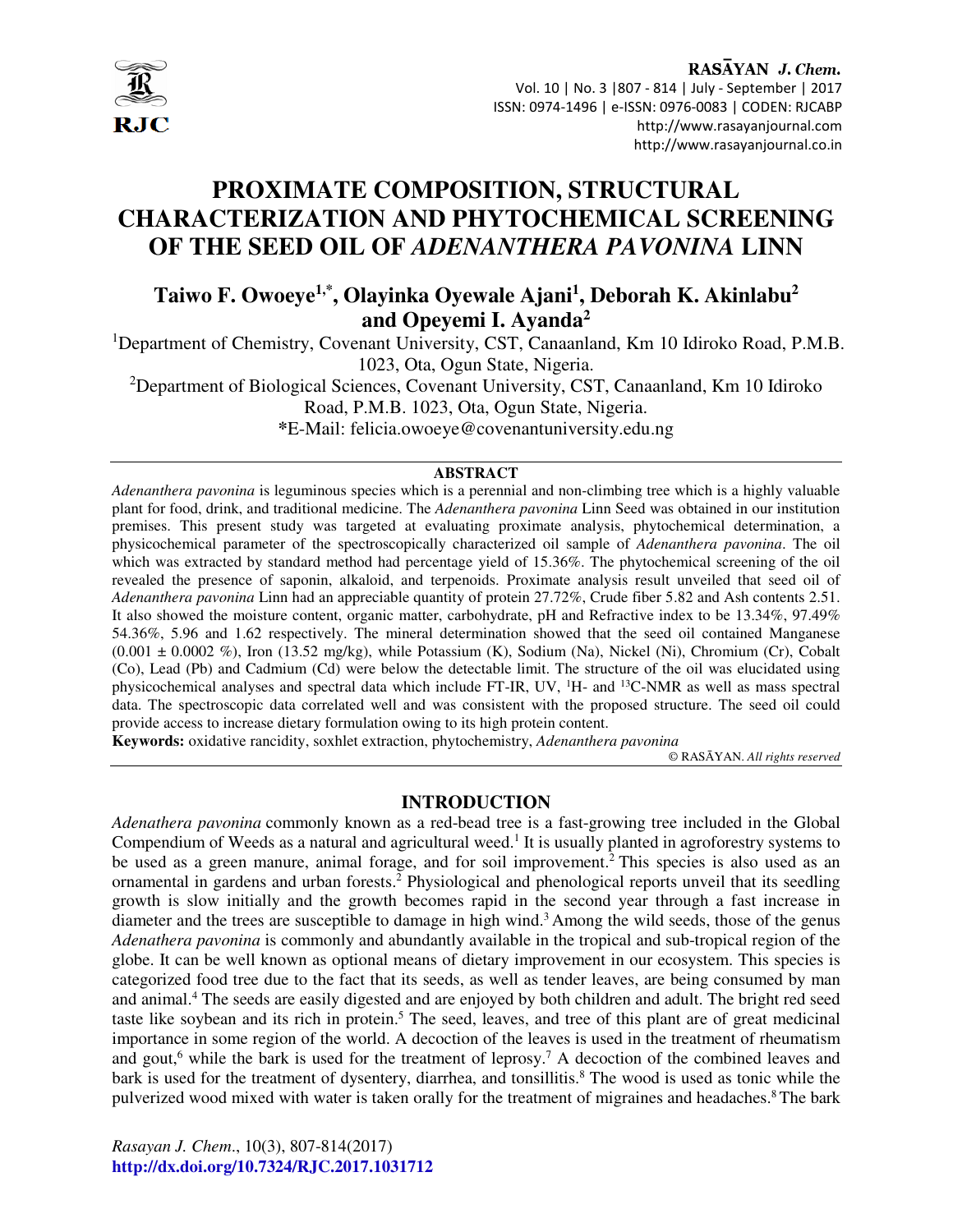Vol. 10 | No. 3 |807 - 814 | July - September | 2017

of the tree of *Adenathera pavonina* is rich in saponins and can be used as soap in washing cloth and for hair shampoo.<sup>6</sup>

There are over 30,000 known edible plants, from which only 300 were domesticated accounting for more than 95% of the required human plant food.<sup>9</sup> Insufficiency of amino acids, protein and fat in daily dietary intake among the developing countries of the world has been associated with the population explosion and they know some problems related to the increase population pressure, amino acids, fats and protein depletion of nature source in their daily diet, poverty and low agricultural production.<sup>4</sup> This predicament has been worsen by low agricultural production and poverty as they could not meet the demand right and proportionate nutritional requirement for adequate growth and development of the populace in such areas.4,10 In the overall, the gross adverse implication of protein insufficiency is depicted in the occurrence of a diverse kind of protein calorie malnutritional diseases which include marasmus, kwashiorkor and other nutritional disorders.<sup>4</sup> In view of this prevalent challenges, it is conceivable to carefully explore the nutritional composition of under-utilized seed oil to improve the food profile and status of the nation. Thus, this research work aimed at obtaining knowledge and relevance scientific information on the physicochemical parameters of oil and to investigate the nutritional quality and phytochemical constituents profiling data on the characterized *Adenanthera pavonina* seed oil so as to identify its nutraceutical potential for human consumption and livestock feed meal production.

## **EXPERIMENTAL**

#### **General Condition**

The IR of the oil sample was run in KBr pellet using Bruker FT-IR spectrophotometer while the UV of the sample was run in *n*-hexane using Genesys 10uv Spectrophotometer while the boiling point was determined using boiling point apparatus. The metal content determination was carried out with AAS Spectrometer-S Series 712354V1-27 while the refractive index was determined using Refractometer with model no 700162 and ultraviolet irradiation at 254 and 360 nm was used for detection of the spot. The melting point of the crystallized oil was determined with Stuart SMP10 melting point apparatus and was uncorrected. Vecstar Furnace model ECF3 was used for ashing analysis. The seed was crushed using classic capacitor start motor milling machine B60104533. Perkin-Elmer 241 polarimeter was used to determine the optical rotatory properties whereas the moisture content was determined using moisture analyzer. The <sup>1</sup>H and <sup>13</sup>C Nuclear Magnetic Resonance were determined at 400 MHz and 100 MHz respectively, using JEOL Delta NMR ECX 400 spectrometer. The δ values were measured in ppm with respect to tetramethylsilane (TMS) as the internal standard using CDCl<sub>3</sub> solvent. After extraction was completed, the solvent was removed at low pressure using IKA® RV 10 Rotary evaporator.

#### **Seed Sample Collection**

*Adenanthera pavonina* Linn seed was harvested in the premises of our Institution described in the affiliation above in June 2016 at  $27 \pm 2$  °C from 6 am to 8 am as described in our earlier study.<sup>11</sup> The fruits were mixed together from which matured and healthy ones were picked. These were then transported to the Laboratory in a polyethene bag. Authentication and identification of the plant species were carried out at the Biological Sciences Department of our institution and a voucher specimen<sup>11</sup> was available there for reference purposes.

#### **Extraction and Isolation**

The dried seeds of *Adenanthera pavonina* Linn were thoroughly pulverized to increase the surface area. 2 g of the pulverized sample was cautiously packed in wrapped inside Whatman filter paper and mounted in a thimble for Soxhlet extraction according to our earlier description.<sup>11</sup> Soxhlet extracted with *n*-hexane for 6h duration afforded a mixture which after rotary evaporation of *n*-hexane at low pressure furnished yellow oil in 15.36% yields.

**Spectral Data for the Seed Oil Sample:** FT-IR (KBr): 2974 (CH aliphatic), 2822 (CH aliphatic), 2485 (CO<sub>2</sub>), 1751 (C=O ester), 1599 (C=C), 1038 (C-O alkoxy) cm<sup>-1</sup>. <sup>1</sup>H-NMR (400 MHz, CDCl<sub>3</sub>) δ: 0.88 (m,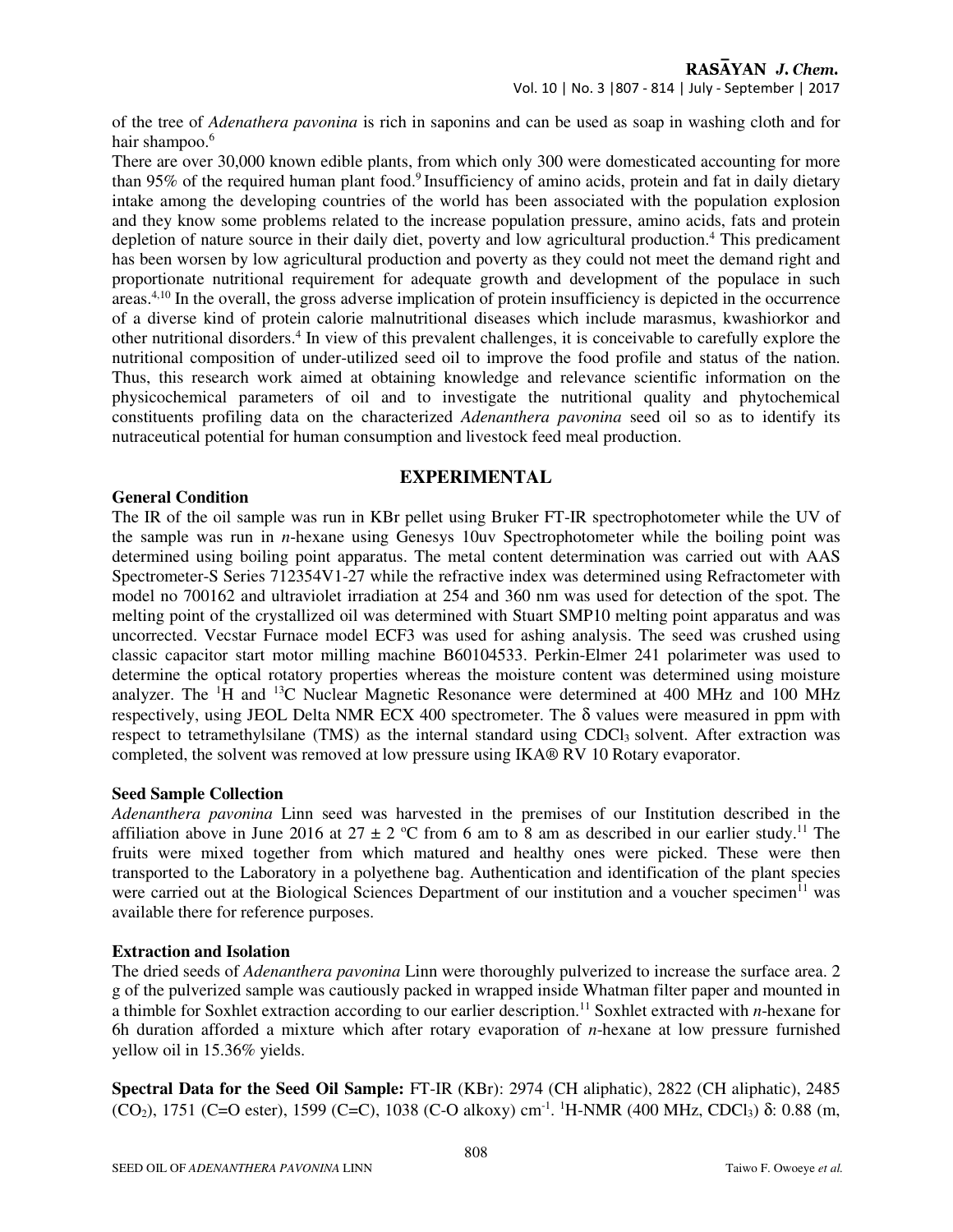Vol. 10 | No. 3 |807 - 814 | July - September | 2017

6H, 2 × CH3), 1.24-1.29 (d, *J* = 12.72 Hz, 32H, CO-**(CH2)16**-CH), 1.60 (s, 3H, **CH3**-OCO), 1.99-2.03 (m, 6H,  $3 \times$  CH<sub>2</sub>), 2.31-2.34 (m, 4H,  $2 \times$  CH<sub>2</sub>), 2.74-2.78 (t,  $J = 12.72$  Hz, 2H, CH<sub>2</sub>-CH<sub>2</sub>), 4.11-4.16 (dd,  $J_1 =$ 5.96 Hz, *J*2 = 8.00 Hz, 1H, CH=**CH**-CH), 4.26-4.30 (dd, *J*1 = 4.28 Hz, *J*2 = 8.00 Hz, 1H, CH-**CH**=CH), 5.30-5.36 (m, 5H). <sup>13</sup>C-NMR (100 MHz, CDCl3) δ: 13.5 (CH3), 14.2 (CH3), 22.7 (CH3), 24.9, 25.7 (3 × CH<sub>2</sub>), 27.3 (3 × CH<sub>2</sub>), 29.2 (2 × CH<sub>2</sub>), 29.4 (2 × CH<sub>2</sub>), 29.8 (2 × CH<sub>2</sub>), 31.6 (3 × CH<sub>2</sub>), 32.0, 34.1, 62.2, 68.8, 127.8, 130.1, 130.3, 172.8, 173.3 ppm. MS: in m/z (rel. %): 508.97 (M<sup>+</sup> , 34.5%), 466.95 (100%), 354.37 (10.0%), 275.00 (22.5%), 270.03 (35.0%).

#### **Phytochemical Screening Procedure**

The secondary metabolites present in the seed oil sample were chemically identified using a standard procedure we earlier described.<sup>12</sup> The chemical tests revealed the presence of phytochemicals which include alkaloid, terpenoid steroid, and saponin.

#### **Proximate Analysis Procedure**

Micro-Kjeldahl technique was utilized for the determination of nitrogen.<sup>13</sup> and the crude protein was derived by multiplying nitrogen percentage with a conversion factor (6.25) according to an earlier report.<sup>11</sup> Kirk and Sawyer's method was utilized to determine the total ash while moisture, crude fiber, and crude fat were carried out by adopting the approach reported by an official method.<sup>14</sup>

#### **Determination of Total Carbohydrate**

The oil sample was determined for its total % carbohydrate through another technique. The approach was via subtraction of the summation of crude protein, lipid, crude fiber, moisture and ash compositions from 100<sup>14</sup>. The value obtained is the percentage carbohydrate constituent of the sample.

## **Protein and Carbohydrates Qualitative Determination**

**Biuret test:** The presence of protein was validated by utilizing Biuret test. To the test, the solution was added 6% NaOH solution followed by few drops of 1%CuSO4 solution. Observation of violet color confirmed that protein is present.<sup>15</sup>

## **Molisch's Test**

Qualitative determination of carbohydrate was established using Molisch's test. To the extracted oil sample was added few drops of  $\alpha$ -naphthol in alcohol. Then, conc. H<sub>2</sub>SO<sub>4</sub> (1 ml) was slowly and dropwisely added via the side wall of the test-tube. Appearance of purple coloration that turned to violet in form of a ring at the junction of the resulting mixture depicted that carbohydrate is present.<sup>16</sup>

#### **Mineral Content Analysis**

Minerals were extracted from the sample by the acid digestion method.<sup>12</sup> The elements which include Ca, Mg, Zn, Fe, Cu, and Mn were analyzed using atomic absorption spectrometer with serial No GE71211B (S4 AA System, USA). Two metals namely K and Na were analyzed with a flame photometer (PFP7, Jenway, UK).

## **RESULTS AND DISCUSSION**

The nutritional compositions of the diverse leguminous plant species make them the principal components of the useful daily dietary intake,<sup>4,17</sup> for growth and total wellbeing of mankind. *Adenanthera pavonina* (L.) plant can be classified to be inherent to the class of Leguminosae family with subfamily name Mimossoideae. It is referred to in a various way by various people; for instance, Malaysian called it Saga, Indian called it Raktakambal, Samoa and Tango indigenes called it Lopa and English language for it are Red-Bead or Red Sandalwood. The tree belongs to the secondary forest and with an average of 20meters tall. Based on a CAGR of 20.24%, a global market size of around Rs. 90 billion was predicted and envisaged to be achieved in 2013 regarding market values in the areas of nutraceutical and dietary supplements.<sup>18</sup> However, this target was not met due to the challenge of food shortage. Therefore, the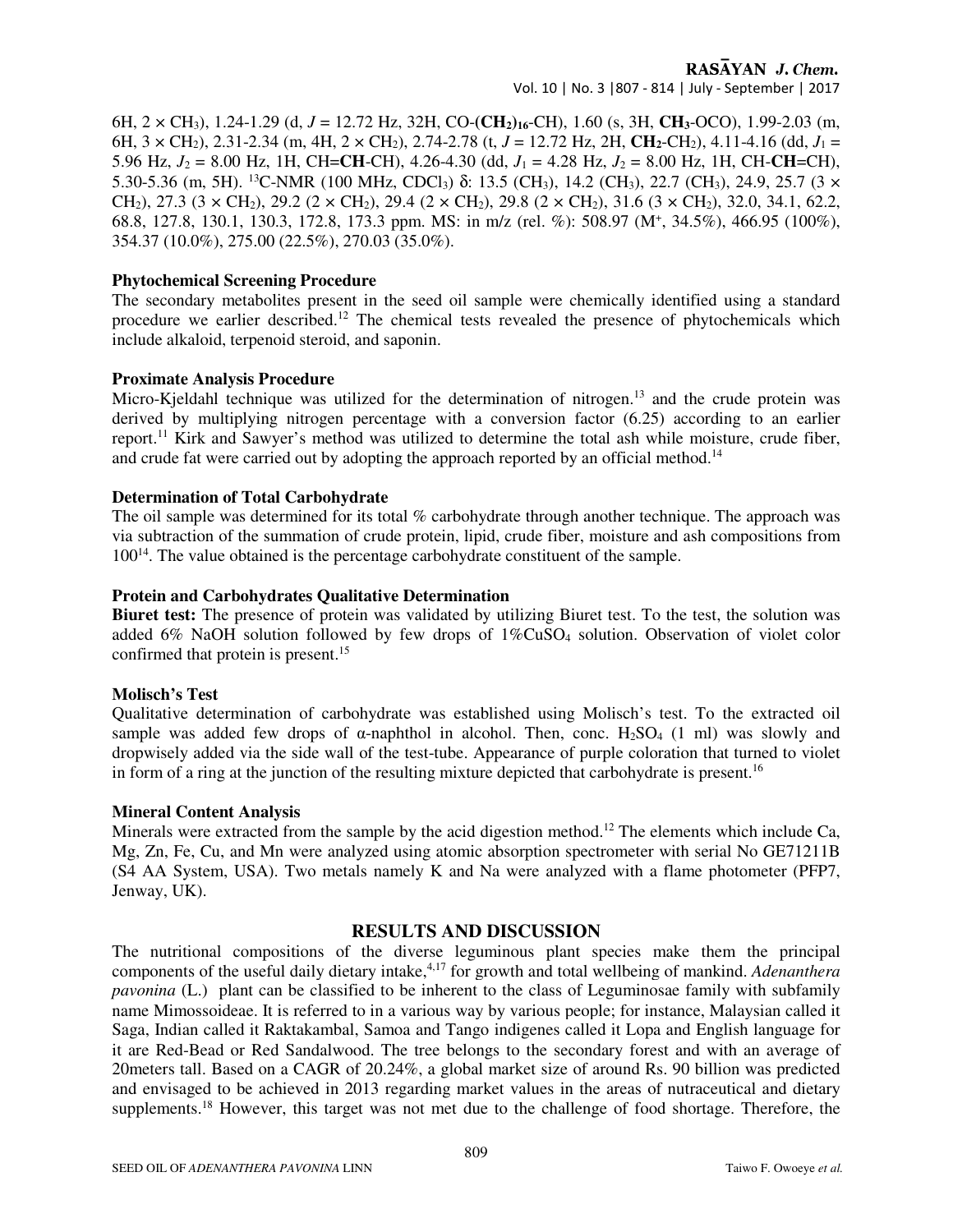Vol. 10 | No. 3 |807 - 814 | July - September | 2017

unmet gap between food supply and population growth especially in the developing countries, could be met via a continuous exploration of seed oil in the quest for novel high quality but inexpensive sources of food. Thus, this present study deals with the phytochemical constituents, physicochemical properties, proximate analysis and mineral content determination in *Adenanthera Pavonina* so as to investigate the nutritive value of the oil sample. The phytochemical tests were carried out for the above-named plant seed oil using the standard procedure,<sup>12</sup> so as to ascertain the phytochemicals present in the oil and the result is as presented in Table-1. The implication of the +ve sign is to indicate the depth of the availability of such constituents. The various preliminary chemical tests in the phytochemical screening herein showed steroid to be the most abundant phytoconstituent, followed by alkaloid which occurred in moderate amount while terpenoid and saponin were present in low concentration. It is worthy to note that the two different methods of determination of alkaloid were utilized and both gave the same result. The tests were negative for tannin, flavonoid, phenol, phlabotannin, oxalate, and quinone indicating the absence of these six phytochemicals in the seed oil investigated (Table-1).

Furthermore, steroid hormones play significant roles in regulating diverse salient physiological factors in vertebrates.<sup>19</sup> The function of steroid has received a considerable attention in reproduction and development and its enhancement of self-defense of organisms such is well documented.<sup>19</sup> The two major work of steroids is in the alteration of membrane fluidity and activation of steroid hormone receptors.<sup>20</sup> Regular consumption of this oil could help boosting the steroid hormones in human system which in turn help to control metabolism, inflammation, immune functions, development of sexual characteristics, osmoregulation and development of resistance against diseases and injury. Depletion of the crucial nutritive component in the consumed plant food might occur by the availability of anti-nutritional factors such as oxalates and cyanogenic glycosides.<sup>21</sup> Thus, the absence of the oxalate in this sample is a prove of bioavailability of essential nutrients in the targeted sample reported herein*.*

| <b>Phytochemical Constituent</b> | <b>Test Result</b> |
|----------------------------------|--------------------|
| Terpenoids                       |                    |
| Tannin                           |                    |
| Flavonoid                        |                    |
| Phenol                           |                    |
| Phlabotannin                     |                    |
| Carbohydrate                     | $^{++}$            |
| Steroids                         | $^{+++}$           |
| Oxalate                          |                    |
| Alkaloid (Wagner Method)         | $^{\mathrm{++}}$   |
| Alkaloid (Dragendorff Method)    | $^{\mathrm{+}}$    |
| Saponin                          | $\ddot{}$          |
| uinone                           |                    |

| Table-1: The phytochemical properties determination of Adenanthera pavonina Linn oil |  |
|--------------------------------------------------------------------------------------|--|
|                                                                                      |  |

 $+++$  = highly intensed;  $++$  = moderately intensed;  $+$  = lowly intensed;  $-$  = negative result.

It is of great importance to harness insight on the types of substances that supply energy and promote food digestibility before efficient formulation and production of market quality diets could be successfully achieved.<sup>11</sup> Over some decades now, it is universally accepted that preventive measures against cardiovascular disorder and quality health status could be traceable to good diet intake as unveiled via diverse research findings.<sup>22</sup> Therefore, proximate parameters were determined to ascertain the dietary usefulness<sup>11</sup> and the result is as shown in Table-2; the moisture content (13.34  $\pm$  0.15%), the crude fibre  $(5.82 \pm 0.12\%)$ , carbohydrate  $(35.26 \pm 0.48\%)$ , crude fat  $(15.36 \pm 0.17\%)$ , crude protein  $(27.72 \pm 0.35\%)$ and ash content  $(2.51 \pm 0.08\%)$ . From the result, it was discovered that carbohydrate had the highest value, followed by crude protein, followed by crude fat, and moisture content and crude fiber in that order. The carbohydrate could be expressed as nitrogen free extract (extract) that is made up of readily digestible biomolecular components like sugar, starch, and organic acids.<sup>11</sup> The carbohydrate that is on high side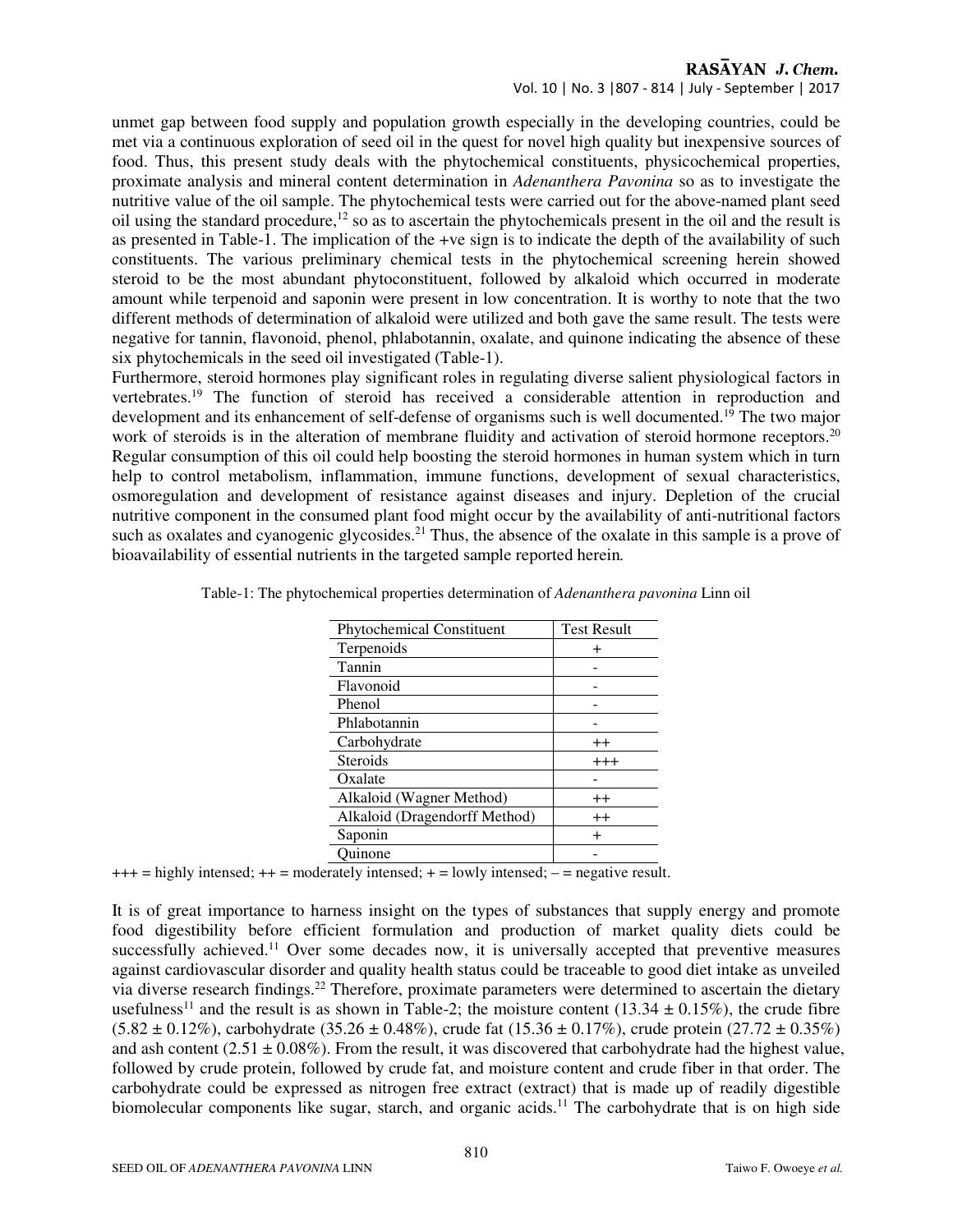#### Vol. 10 | No. 3 |807 - 814 | July - September | 2017

herein unveiled crucial function of the seed oil towards the improvement of man's health status.<sup>11</sup> Although, energy supply is the main work of carbohydrate; however, diverse biochemical reaction pathways make use of carbohydrate for successful completion of the metabolic processes as reported earlier.<sup>11,23</sup> The peristaltic movement in the alimentary canal was highly enhanced by the crude fiber intake thereby counteraction of constipation.<sup>24</sup> Regular intake of required amount of crude fiber also helps the body to combat diverse cardiovascular diseases.<sup>13</sup> The crude protein (27.72%) in the seed was high. The value was in agreement with an earlier report which established the protein content of *Adenanthera*  pavonina seed to be between 25 and 39%.<sup>5</sup> Therefore, protein consumption takes care of hormonal balance for repairing of the worn-out cell and aid growth via maintenance of cellular entities. Hence, from the result of the proximate profile, *Adenanthera pavonina* seeds had remarkable efficiency as a means of boosting the energy load of the body. The seeds of *Adenanthera pavonina* had 2.51 ± 0.08%DW ash which was higher than that of Guna seed  $(2.18\%)^{25}$ , but lower than that of *Ceiba pentandtra* seed  $(5.0\%)$ <sup>26</sup> The ash content of a seed may partially be a function of the soil composition on which the plants  $\text{grow.}^{25}$ 

| Proximate Parameter     | Value (weight $%$ ) |
|-------------------------|---------------------|
| Crude Protein           | $27.72 \pm 0.35\%$  |
| Crude Fibre             | $5.82 \pm 0.12\%$   |
| Crude Fat               | $15.36 \pm 0.17\%$  |
| Ash Content             | $2.51 \pm 0.08\%$   |
| <b>Moisture Content</b> | $13.34 \pm 0.15\%$  |
| Carbohydrate            | $35.26 \pm 0.48\%$  |

Table-2: The proximate composition of *Adenanthera pavonina* Linn seed oil

Furthermore, the result of the physicochemical parameters was as presented in Table-3. The peroxide value P.V. (14.20 meq/kg) is a bit high and not nil as expected for fresh oil indicative of the occurrence of some levels of oxidation. Although, the oil oxidation can occur either by auto-oxidation or photooxidation, the P.V. herein might be due to the extracted oil being exposed thereby causing photooxidation.<sup>27</sup>Also, it was not determined immediately after the extraction of the oil. FFA and acid value are 8.40 and 4.20 respectively. This implies that the refining process for such oil will be cost effective since the two parameters are low. In fact, the acid value was below the limit for oil. These are actually important variables as increase in free fatty acid is a true measure of decrease in oil quality and FFA value for consumption should be  $\leq 10^{28}$  Factors which may lead to a high free fatty acidity in an oil sample include fungal infection, poor storage facility, seed damage during harvest, poor extraction technique among others.<sup>29</sup> This oil is void of all these challenges due to low FFA content herein. Iodine value is 6.30g/100g; moderate iodine value shows a moderate degree of unsaturation in the sample herein. Although, the I.V. is used primarily in industry, it is of great significance to us because it gives an indication of the oil's stability and health properties. The low I.V. herein showed the presence of high amount of saturated fatty acid and low amount of unsaturated fatty acid. This is closely related to I.V. in coconut oil which is around 10. The oil compared well in I.V. with that of coconut oil which has the lowest I.V. of any dietary oil. Hence, the oil could be very resistant to oxidation and polymerization. It will make a very safe cooking oil. The refractive index (R.I.) of the sample as obtained from refractometer was 1.52. It was noticed to be a bit above the expected value from 1.476 to 1.479 as documented by ASTM standard.<sup>30</sup> This might be associated with the availability of other entities and substances in the crude oil mixture since this parameter (R.I.) is mostly applied for the identification of a particular substance, confirm its purity, or measure its concentration. According to Maxwell's expression, the refractive index gives valuable information on permittivity and permeability $3<sup>1</sup>$ . The oil was weakly acidic with a pH of 5.96. This supported the fact that the oil is a mixture of organic acid and acid esters with COOH functionality linked to long-chain alkyl groups.

In addition, the result of the mineral content determination was obtained using atomic absorption spectrophotometric technique and the result is as shown in Table 4. From the result of mineral content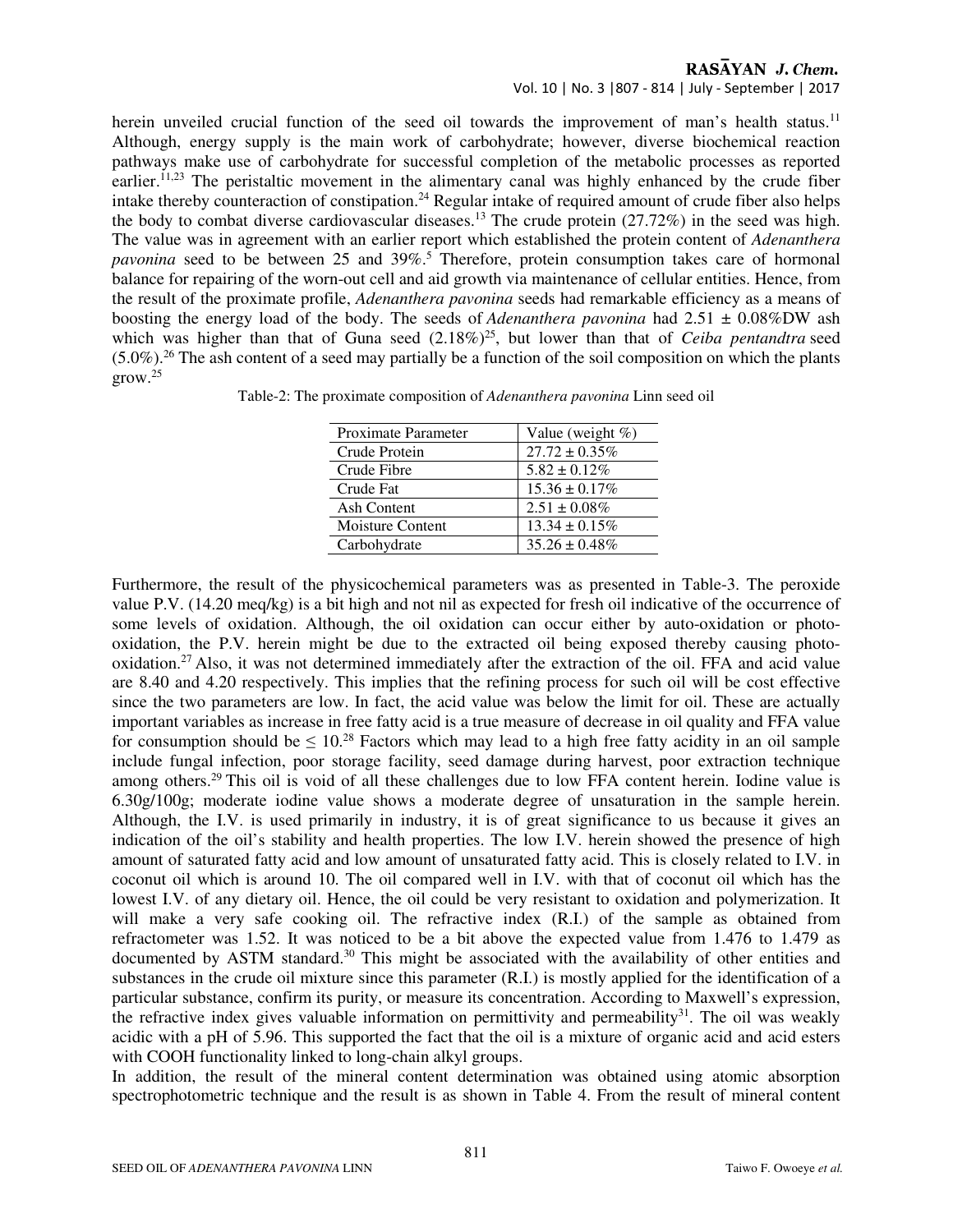Vol. 10 | No. 3 |807 - 814 | July - September | 2017

analysis, manganese numerical value was the lowest (0.001  $\pm$  0.0002%), followed by iron (13.52  $\pm$  0.02 mg/kg) and cholesterol content is the highest (27.73  $\pm$  0.02), Other minerals that were below the detectable limit of the A.A.S. were potassium, sodium, nickel, chromium, cobalt, lead and cadmium. The oil seed was rich in iron with a numerical value of  $13.52 \pm 0.02$  mk/kg; this means that regular intake of this oil and oil-riched food might lead to boosting of blood level and hemoglobin enrichment. It might help to fight anemia which is disease related to iron deficiency in the human body. It is a severe condition that pose a serious threat to the wellbeing of over one billion population globally, $32$  decrease work efficiency and immunity breakdown.<sup>33</sup>Thus, regular intake of this oil might boost human chance against this deficiency. The heavy metals such as Pd and Cd were below the detectable limit which increases the chance of safety of the oil for consumption. Other mineral elements which were not detected were Ni and Co. The cholesterol content is  $27.73 \pm 0.02$  %. The magnesium  $(0.001 \pm 0.0002 \text{ mg/kg})$  is available in trace quantity in the test sample and it was found to fall below the required consumption limit, because an intake of up to 2 mg to 3 mg supply is needed per day.

| Table-3: The physicochemical properties determination of <i>Adenanthera pavonina</i> oil |  |  |
|------------------------------------------------------------------------------------------|--|--|
|------------------------------------------------------------------------------------------|--|--|

| Parameter                 | Value       |
|---------------------------|-------------|
| Free Fatty Acid (FFA)     | 8.40        |
| Acid Value (AV)           | 4.20        |
| Peroxide Value (PV)       | 14.20       |
| Saponification Value (SV) | 60.53       |
| Iodine Value (IV)         | 6.30        |
| Organic Matter (OM)       | 97.49%      |
| Refractive Index (RI)     | 1.62        |
| <b>Boiling Point (BP)</b> | 258 °C      |
| Density                   | $0.85$ g/ml |
| Melting Point (MP)        | 126 °C      |
| рH                        | 5.96        |
| Cloud Point (CP)          | 0.60 °C     |

Table-4: The mineral composition evaluation of *Adenanthera pavonina* seed oil

| Mineral Constituent                        | <b>Test Result</b> |  |
|--------------------------------------------|--------------------|--|
| Potassium (K in $\%$ )                     | <b>BDL</b>         |  |
| Sodium (Na in $\%$ )                       | <b>BDL</b>         |  |
| Manganese (Mn in $\%$ )                    | 0.001              |  |
|                                            | 0.0002             |  |
| Iron (Fe in $mg/kg$ )                      | $13.52 \pm 0.02$   |  |
| Nickel (Ni in mk/kg)                       | <b>BDL</b>         |  |
| Chromium (Cr in mk/kg)                     | <b>BDL</b>         |  |
| Cobalt (Co in $mg/kg$ )                    | <b>BDL</b>         |  |
| Lead (Pb in $mg/kg$ )                      | <b>BDL</b>         |  |
| Cadmium (Cd in mg/kg)<br><b>BDL</b>        |                    |  |
| $27.73 \pm 0.02$<br>Cholesterol (in $\%$ ) |                    |  |

Values are mean  $\pm$  SD of triplicate determination. BDL = Below Detectable Limit.

The spectroscopic study of the oil sample was carried out using FT-IR, UV-visible,  ${}^{1}H$ - and  ${}^{13}C$ -NMR spectral data. The  ${}^{1}$ H-NMR and  ${}^{13}$ C-NMR spectra of the oil was run using CDCl<sub>3</sub> at machine capacity of 400 MHz and 100 MHz respectively. The signal was found downfield below  $\delta$  6.00 ppm, implied the absence of an aromatic ring. The most down field signal was a 5H multiplet at  $\delta$  5.30-5.36 ppm, after which was dd at chemical shift value of 4.26-4.30 ( $J_1 = 4.28$  Hz,  $J_2 = 8.00$  Hz) which was 1H of C=C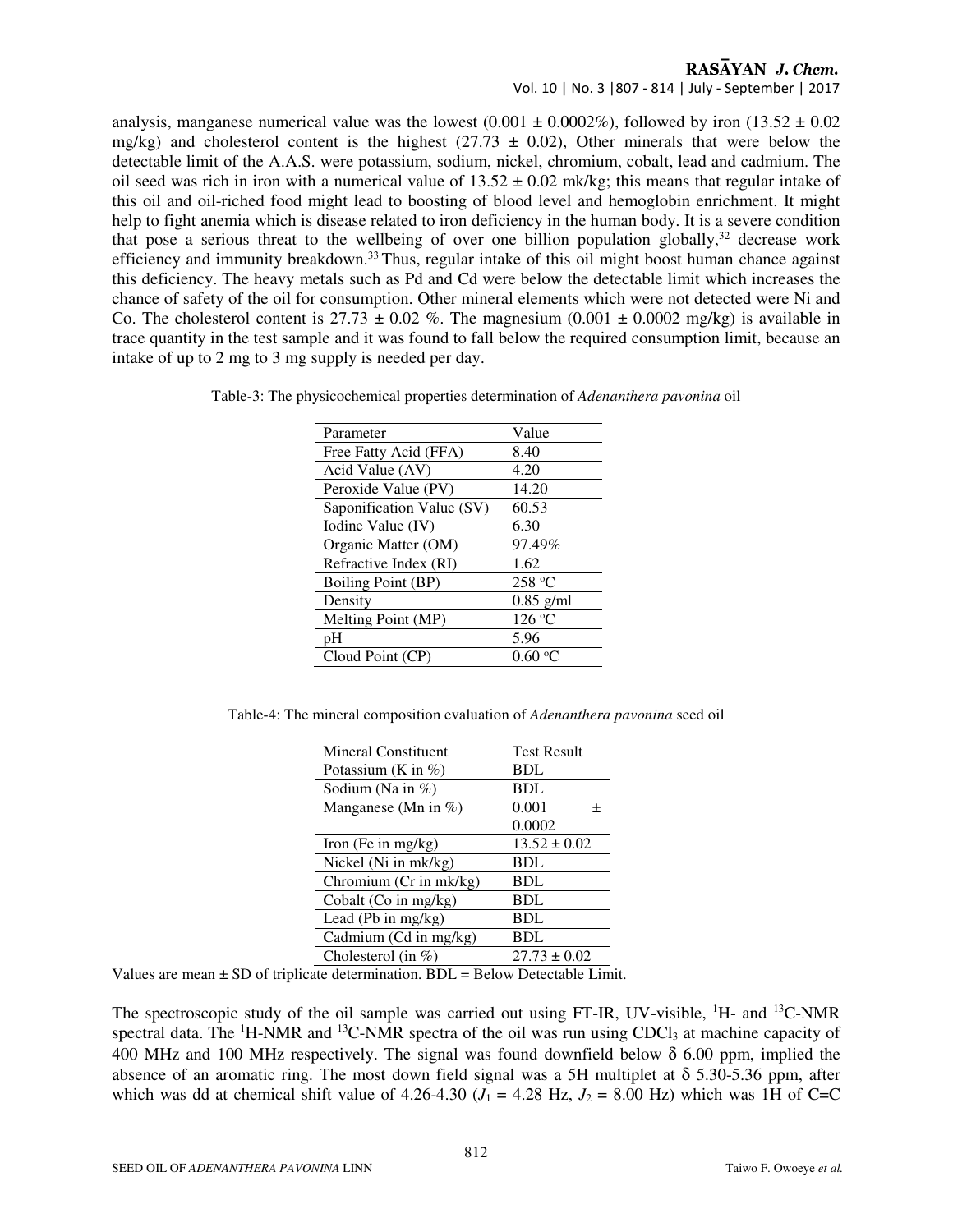Vol. 10 | No. 3 |807 - 814 | July - September | 2017

whose neighbor 1H of C=C was observed as a dd at chemical shift value 4.11-4.16 ( $J_1 = 5.96$  Hz,  $J_2 =$ 8.00 Hz). All other signals were found up-field from  $\delta$  2.74-2.78 ppm to  $\delta$  0.88 ppm. According to <sup>13</sup>C-NMR spectral data at 100 MHz, the C=O of ester was found as the most downfield signals at  $\delta$  173.3 and 172.8 ppm and it was in concordance with the previously documented value;<sup>11,34</sup> while CH<sub>3</sub> carbon resonated as the most upfield one at  $\delta$  13.5 ppm with respect to TMS. Findings from IR study showed the presence of C-H aliphatic at  $2974 \text{ cm}^{-1}$  and  $2822 \text{ cm}^{-1}$ . The carbonyl of fatty acid ester was responsible for the band at 1751 cm<sup>-1</sup> and it was authenticated via the appearance of C-O alkoxide at 1038 cm<sup>-1</sup> which was consistent with earlier reported value for C=O ester and C-O of its alkoxide.<sup>35</sup> The C=C functionality was depicted at 1599 cm<sup>-1</sup> while  $CH_2$  (deformation) band was noticed at 1461 cm<sup>-1</sup>. The UV spectrum of the targeted sample of *Adenanthera pavonina* was run in *n*-hexane using single beam Genesys 10uv spectrophotometer (Table-5). A baseline was generated using *n*-hexane as the blank. The absorbance was recorded at the wavelength and the log  $\varepsilon_{\text{max}}$  was determined using Beer-Lambert law. The most prominent absorbance (1.665) was noticed for the wavelength  $\lambda_{\text{max}}$  of 199 nm (Log  $\varepsilon_{\text{max}}$  5.22). This was below 200 nm indicating the presence of some levels of saturation and absence of benzenoid. Other peaks were observed at lower absorbance levels of 0.7011, 0.5809 and 0.2525 giving rise to the wavelength values of 210 nm (Log  $\varepsilon_{\text{max}}$  4.85), 229 nm (Log  $\varepsilon_{\text{max}}$  4.76) and 277 nm (Log  $\varepsilon_{\text{max}}$  4.40) respectively might be as a result of the presence of auxochromic groups which through the delocalization of the lone pairs caused bathochromic shift in the wavelength values.

Table-5: UV-Visible Spectral Result of Oil of *Adenanthera pavonina* Linn in *n*-Hexane

| Wavelength $(\lambda_{\text{max}}$ in nm)                                              | 99.00   | 210.00 | 229.00 | 277.00 |
|----------------------------------------------------------------------------------------|---------|--------|--------|--------|
| Absorbance                                                                             | .665    | 0.7011 | 0.5809 | 0.2525 |
| Molar Absorptivity ( $\varepsilon_{\text{max}}$ in M <sup>-1</sup> .dm <sup>-1</sup> ) | 166.500 | 70.110 | 58.090 | 25.250 |
| Log of Molar Absorp. (Log $\varepsilon_{\text{max}}$ )                                 |         | 4.85   | 4.76   | 4.40   |

#### **CONCLUSION**

The seed oil of *Adenanthera pavonina* linn Seeds has been successfully analyzed and characterized using spectroscopic means which include, FT-IR, UV-visible,  ${}^{1}H$ - and  ${}^{13}C$ -NMR spectral data. The oil was evaluated for the presence of secondary metabolites (phytochemicals), the proximate analytical determination as well as mineral content. Diverse standard scientific approaches have been successfully utilized to gather the array of data reported herein. From the outcome of this study, it is quite evident that the oil sample investigated might be a potential replacement for some common edible oil. The oil of *Adenanthera pavonina* linn Seed is a good candidate for further study in term of the antimicrobial evaluation in order to identify its pharmaceutical efficacy for nutraceutical benefits.

## **ACKNOWLEDGEMENT**

All authors gratefully acknowledge Covenant University for the support for this work. OOA is thankful to The World Academy of Sciences for the sponsorship of this project under the TWAS Research Grants Programme in Basic Sciences for Individual Scientists (Grant No. 14-069 RG/CHE/AF/AC\_1).

#### **REFERENCES**

- 1. R.P. Randall, A Global Compendium of Weeds, 2<sup>nd</sup> Edition, Department of Agriculture and Food, Western Australia, p. 1124 (2012).
- 2. A. Praciak, CABI Encyclopedia of Forest Trees, Wallingford Ltd., UK, p. 41 (2013)
- 3. O.A. Olajide, C.A. Echianu, A.D. Adedapo and J.M. Makinde, *Inflammopharmacology*, **12(2)**, 196 (2004).
- 4. K.P. Senga, O.D. Opota, V.A. Tamba, L.G. Tona, K.O. Kambu, A. Covaci, S. Apers, L. Pieters and K.R. Cimanga, *Int. J. PharmTech. Res.,* **5(1)**, 205 (2013).
- 5. S. Facciola, Cornucopia II: A Source Book of Edible Plants, 2nd Edition, Kampong Publications, California, p. 299 (1998).